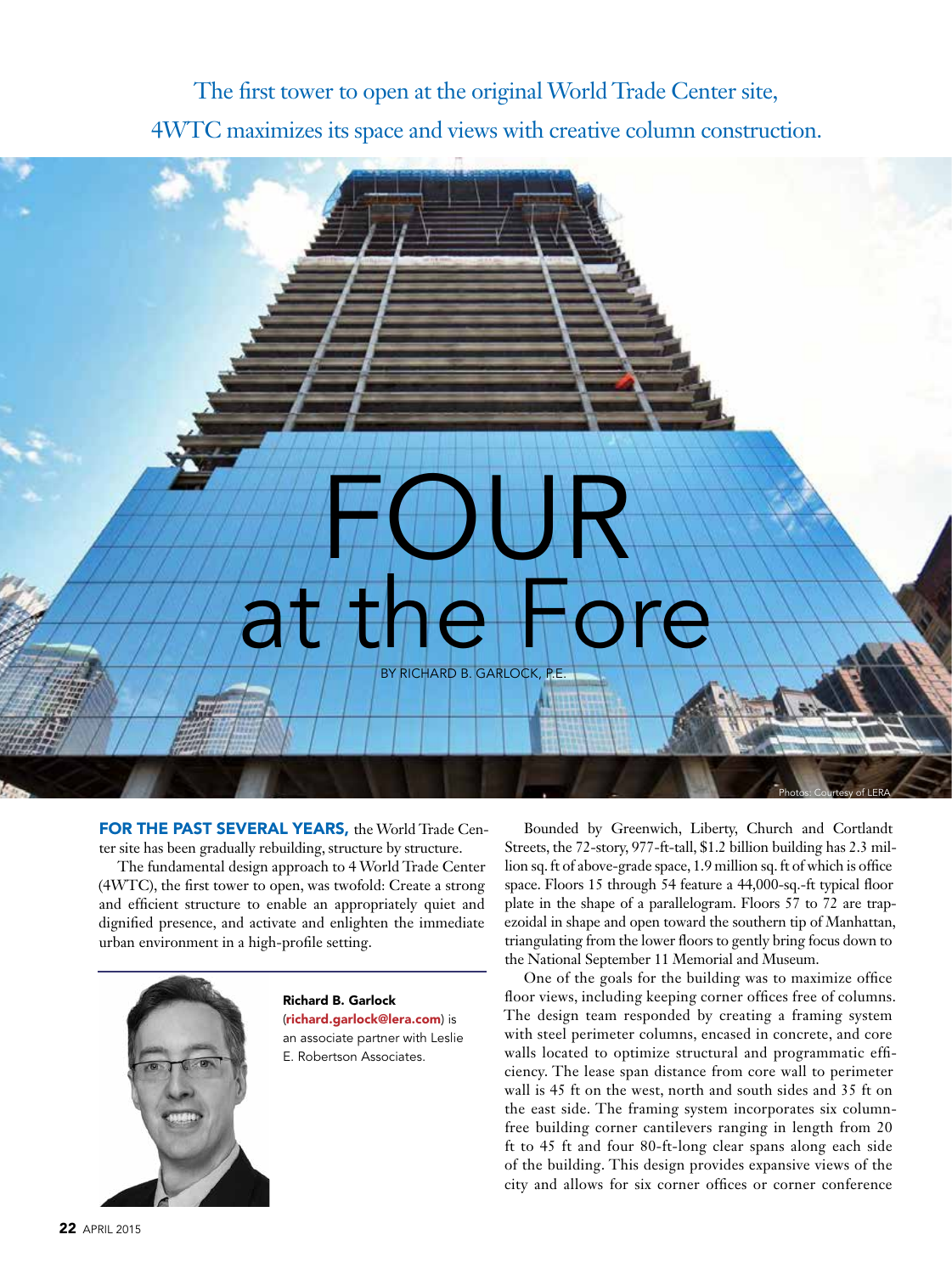

- The 72-story, 977-ft-tall, \$1.2 billion building has 2.3 million sq. ft of above-➤ ➤ grade space, 1.9 million sq. ft of which is office space. Floors 15 through 54 feature a 44,000-sq.-ft typical floor plate in the shape of a parallelogram. Floors 57 to 72 are trapezoidal in shape and open toward the southern tip of Manhattan, triangulating from the lower floors to gently bring focus down to the National September 11 Memorial and Museum.
	- 4WTC's location in relation to the rest of the WTC site. ➤



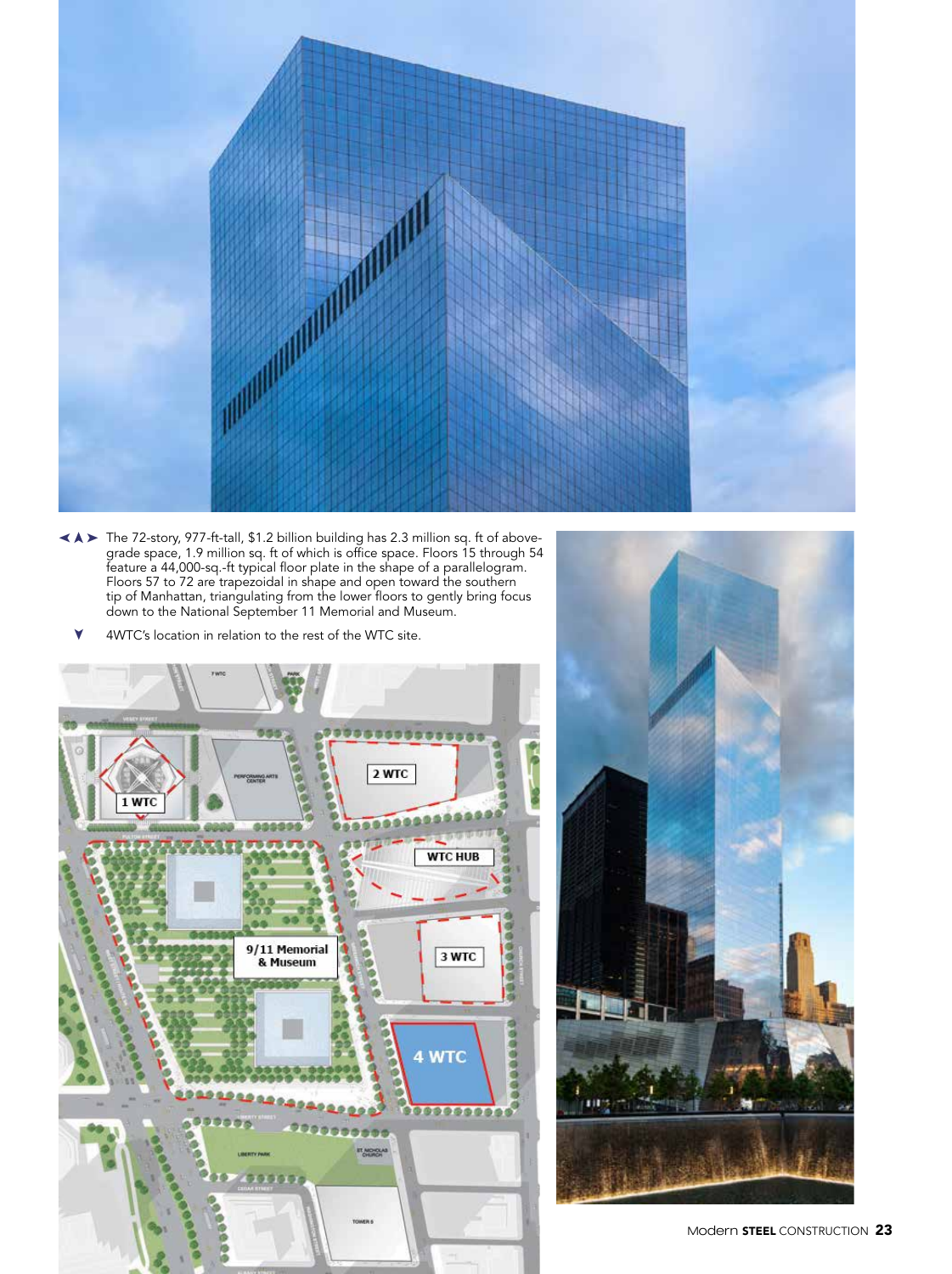

- ➤ Full-floor-depth trusses were used at the mechanical levels.
- ➤ Steel spandrel beams connecting to concrete columns.





- ➤ The building sits at the southeast corner of the WTC site.
- ➤ A 3D structural model of the building.



➤ The lobby, under construction.



➤ Erection of steel-framed stairs. The column-free lobby.



➤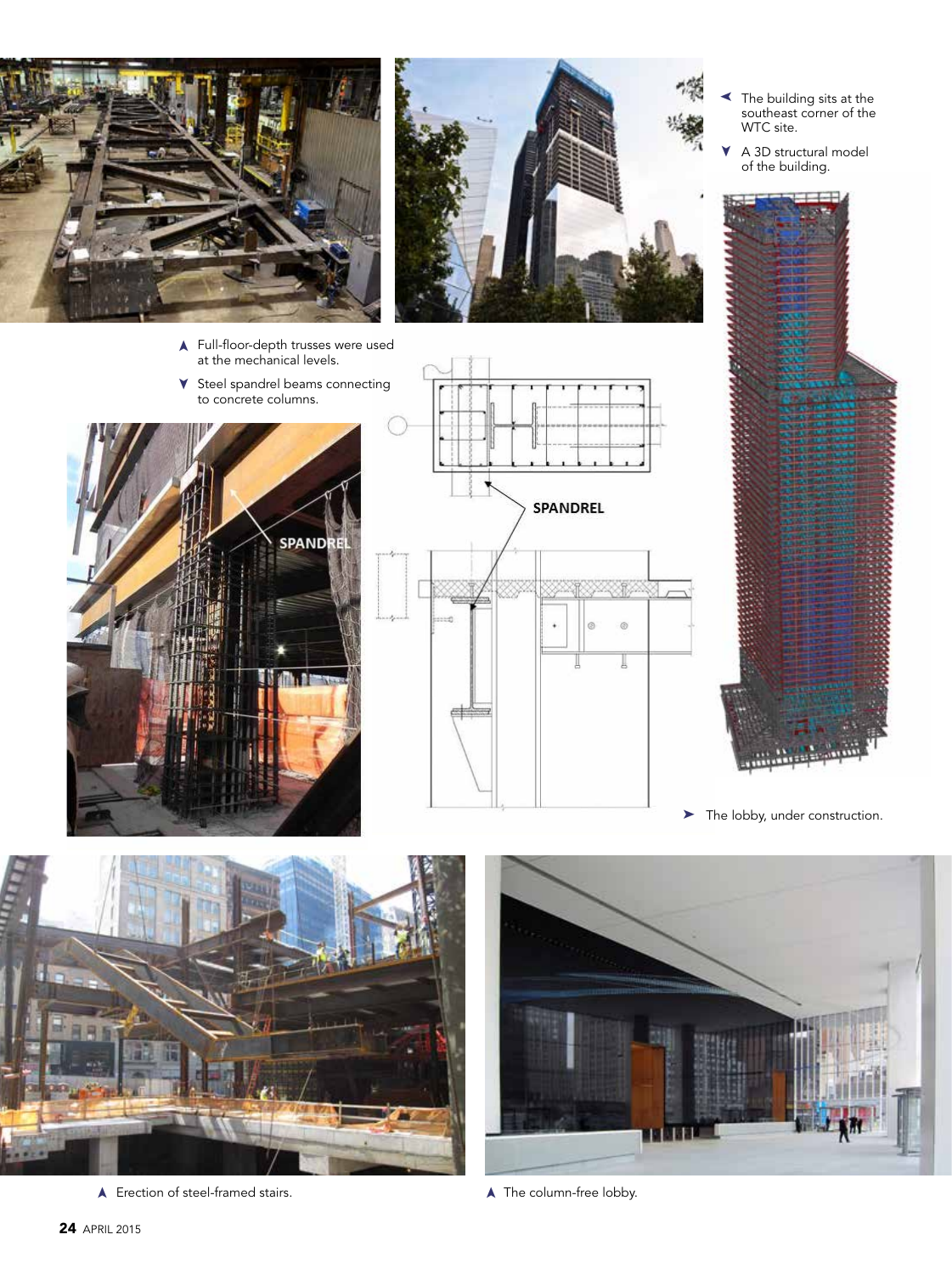

rooms per floor, instead of the more traditional four. The accompanying arrangement of four columns per side provides the columns with a continuous vertical load path through the rigidly programmed subgrade levels, thus avoiding costly column transfers.

### Universal Sequence

The universal sequence for shear wall buildings is to erect the core wall first, but with 4WTC general contractor Tishman deemed that a structural steel frame would rise first and then be encapsulated by reinforced concrete. Structural engineer Leslie E. Robertson Associates (LERA) embraced this approach and recommended encapsulating the perimeter columns.

The use of composite columns at the perimeter allowed for offsetting the spandrel girder from the steel erection column, which provided several efficiencies. First, the spandrel splices were moved away from the columns and towards the point of inflection on the spandrel. This is the location where the moment changes from positive to negative, allowing for partial moment connections rather than the full plastic moment connection normally re-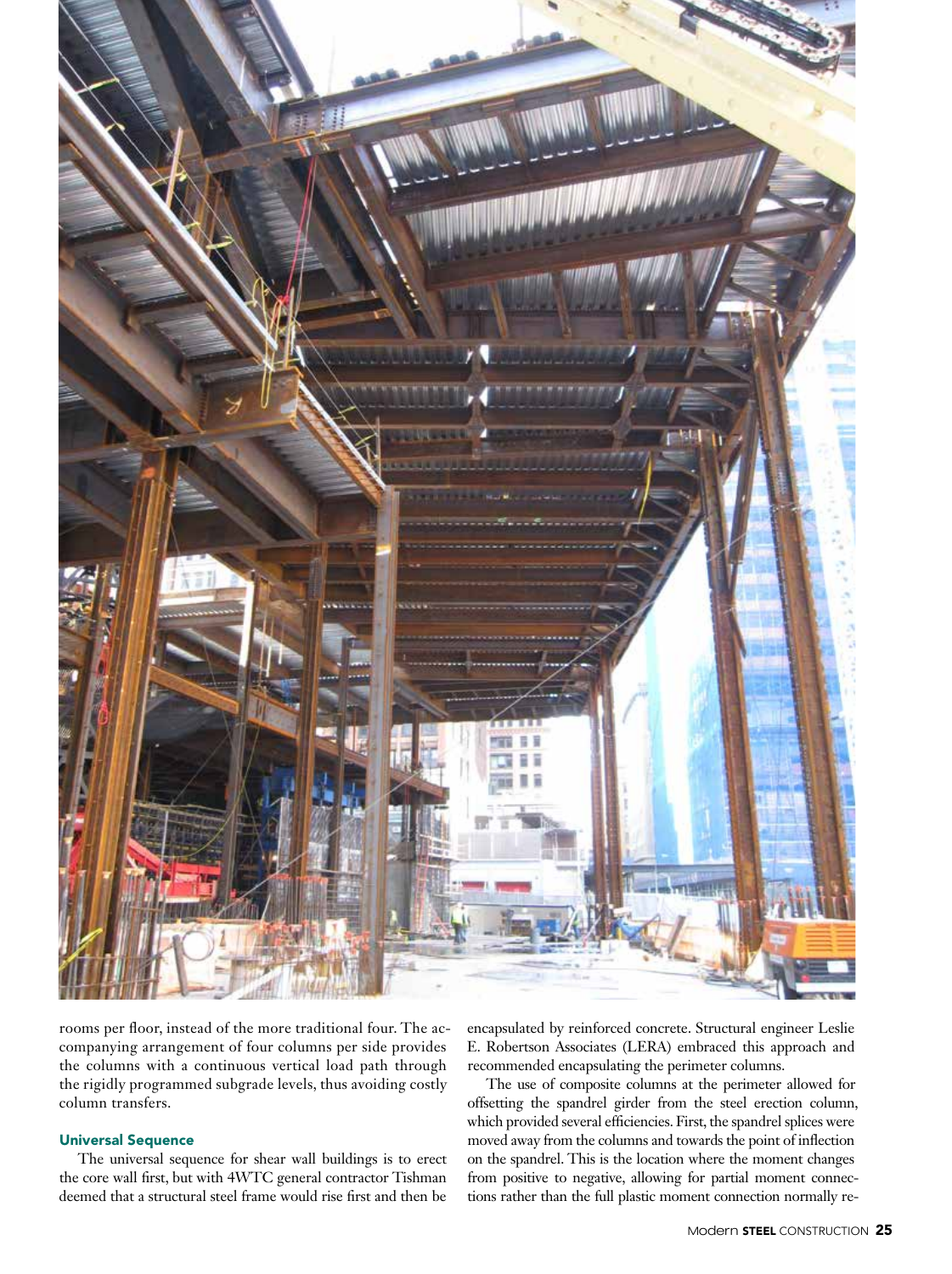

- ➤ The two different floor layouts: parallelogram and trapezoid.
- ➤ One of the goals for the building was to maximize office floor views, including keeping corner offices free of columns.





- ➤The downtown Manhattan skyline; 1WTC is at center and 4WTC is the tallest building to the right.
- ➤ Moment connections (red dots) were reduced by 75% during the shop drawing phase.



quired in such situations. Second, the splice locations were adjusted to stay within the maximum piece length allowed for trucks in New York City (75 ft), which increased the speed of erection by reducing the number of crane picks per floor. Third, the spandrels were moved close enough to the edge of slab to allow for standard pour stop details to be used throughout the job without the need for expensive and time-consuming strapping or angle outriggers. Lastly, during the shop drawing phase, Tishman coordinated with the subcontractors on the shop addition of curtain wall embeds, pour stops and other erection items on the spandrel to further increase the speed and safety of erection. In the end, these efforts reduced the number of moment connections by 75%.

The necessary stiffness required for the long spandrel was accomplished by a nominal W36 rolled steel section with cover plates located at the points of maximum positive and negative bending, and the cover plates were shop welded and stopped short of spandrel field splice locations. These simplifications from more traditional design and construction techniques helped offset the costs of cantilevers and long-span layouts associated with the four columns per side.

# Core Coordination

The building core structure that surrounds the elevators, stairs, bathrooms and mechanical shafts is comprised of two linked concrete tubes that are connected using built-up steel link beams that span over a central corridor and connect to the concrete walls. Typically, link beams attach to an erection column set near the face of the concrete wall, but this condition can require a massive moment connection. With 4WTC, LERA proposed shifting the erection column back from the face of the wall, such that the engagement of the steel link beam to the concrete wall was provided by embedment. The increase in material was offset by the elimination of the steel-to-steel moment connections.

At the building mechanical levels, the increased load requirements determined that full-floor-depth trusses were needed to efficiently manage the 80-ft clear span and 45-ft cantilever. As such, W14 wide-flange sections located at the floors are turned so that flanges are vertical, allowing for direct force transfer through the intersecting flanges and avoiding large gusset plates.

In addition, the project was on a very constrained site, which was accessible only from Church and Liberty Streets. The ground floor was designed to support heavy truck traffic and material storage to address these constraints, and basement